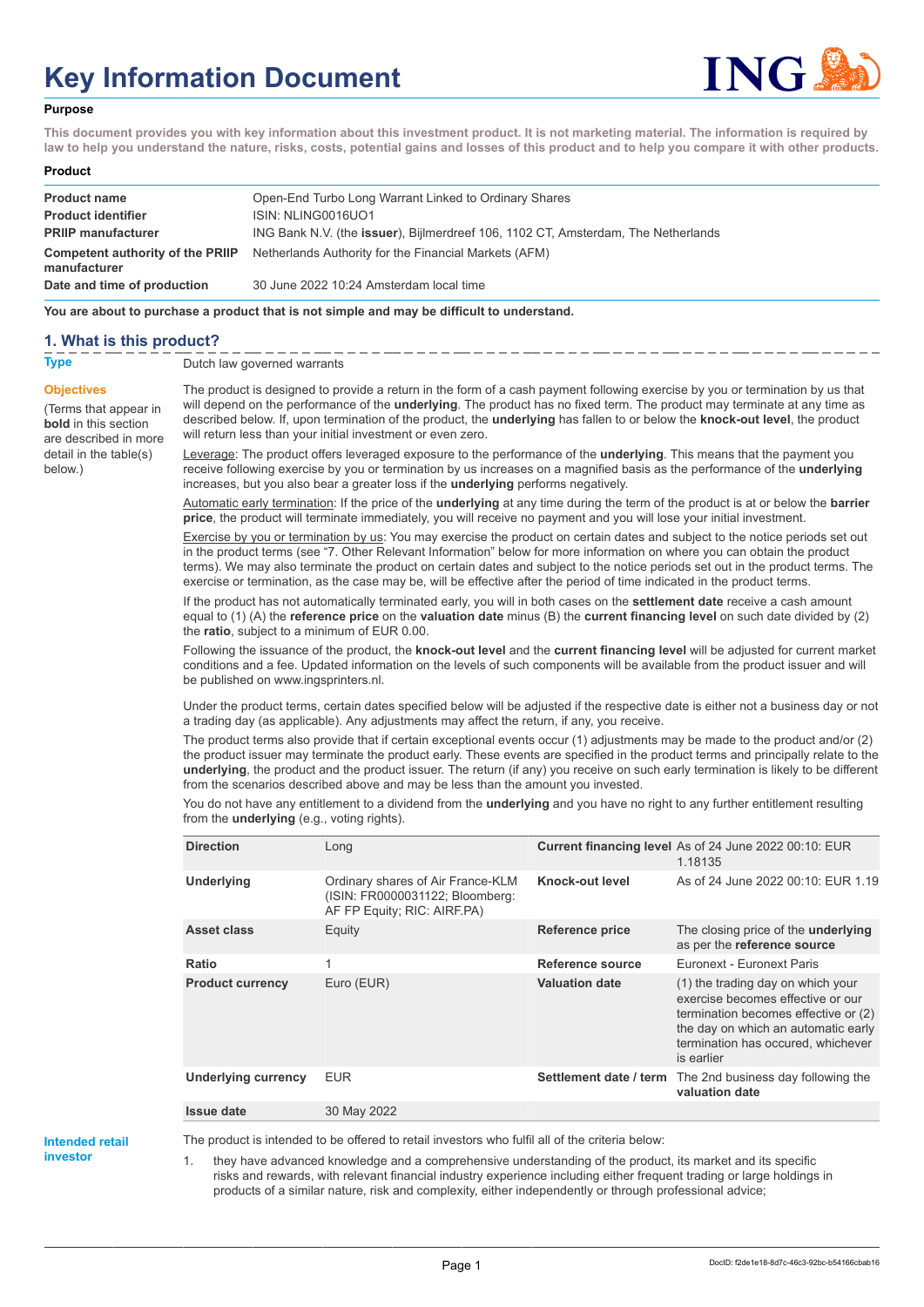- 2. they seek hedging and/or leveraged performance, expect the movement in the underlying to perform in a way that generates a favourable return, have an investment horizon of the recommended holding period specified below and understand that the product may terminate early;
- 3. they accept the risk that the issuer could fail to pay or perform its obligations under the product and they are able to bear a total loss of their investment; and
- 4. they are willing to accept a level of risk to achieve potential returns that is consistent with the summary risk indicator shown below.

The product is not intended to be offered to retail clients who do not fulfil these criteria.

#### **2. What are the risks and what could I get in return?**

**Risk indicator**

**Performance scenarios**

| Lower risk |  | The risk indicator assumes you keep the product for 1 day. The actual risk can vary significantly if<br>you cash in at an early or a later stage and you may get back less. |  | <b>Higher risk</b> |
|------------|--|-----------------------------------------------------------------------------------------------------------------------------------------------------------------------------|--|--------------------|

We have classified this product as 7 out of 7, which is the highest risk class. This rates the potential losses from future performance at a very high level, and poor market conditions are very unlikely to impact our capacity to pay you.

**Be aware of currency risk:** If the currency of your account is different to the currency of this product, you will be exposed to the risk of suffering a loss as a result of the conversion of the currency of the product into the account currency. This risk is not considered in the indicator shown above.

**Be aware of currency risk:** If (i) the Underlying is traded in a different currency than EUR the unwind amount will be converted to EUR at the prevailing exchange rate which may result in a loss; or (ii) the currency of your account is different from the Currency of the product, you may be exposed to the risk of suffering a loss as a result of the conversion of the Currency of the product into the account currency. Risk (ii) above is not considered in the indicator shown above.

This product does not include any protection from future market performance so you could lose some or all of your investment. If we are not able to pay you what is owed, you could lose your entire investment.

For detailed information about all risks relating to the product please refer to the risk sections of the prospectus and any supplements thereto as specified in the section "7. Other relevant information" below.

#### **Market developments in the future cannot be accurately predicted. The scenarios shown are only an indication of some of the possible outcomes based on recent returns. Actual returns could be lower.**

*Investment: EUR 10,000*

| <b>Scenarios</b>           |                                                                           | 1 day                          |
|----------------------------|---------------------------------------------------------------------------|--------------------------------|
|                            |                                                                           | (Recommended holding period)   |
| <b>Stress scenario</b>     | What you might get back after costs<br>Percentage return (not annualised) | <b>EUR 0.00</b><br>$-100.00\%$ |
| Unfavourable scenario      | What you might get back after costs<br>Percentage return (not annualised) | EUR 0.00<br>$-100.00\%$        |
| <b>Moderate scenario</b>   | What you might get back after costs<br>Percentage return (not annualised) | <b>EUR 0.00</b><br>$-100.00\%$ |
| <b>Favourable scenario</b> | What you might get back after costs<br>Percentage return (not annualised) | EUR 2,610.99<br>$-73.89%$      |

The average returns shown in the above table are not annualised, which means they may not be comparable to the average returns shown in other key information documents.

This table shows the money you could get back over the next day under different scenarios, assuming that you invest EUR 10,000.

The scenarios shown illustrate how your investment could perform. The recommended holding period for this product is less than one year. The figures are therefore not calculated on a per year basis, but for the recommended holding period. Figures in this section and "4. What are the costs?" are therefore not comparable with figures given for products with a recommended holding period of at least one year. The scenarios presented are an estimate of future performance based on evidence from the past on how the value of this investment varies, and are not an exact indicator. What you get will vary depending on how the market performs and how long you keep the product. The stress scenario shows what you might get back in extreme market circumstances, and it does not take into account the situation where we are not able to pay you.

This product cannot be easily cashed in. This means it is difficult to estimate how much you would get back if you cash in before the recommended holding period. You will either be unable to cash in early or you will have to pay high costs or make a large loss if you do so.

The figures shown include all the costs of the product itself, but may not include all the costs that you pay to your advisor or distributor. The figures do not take into account your personal tax situation, which may also affect how much you get back. Buying this product holds that you think the price of the underlying will increase.

Your maximum loss would be that you will lose your investment.